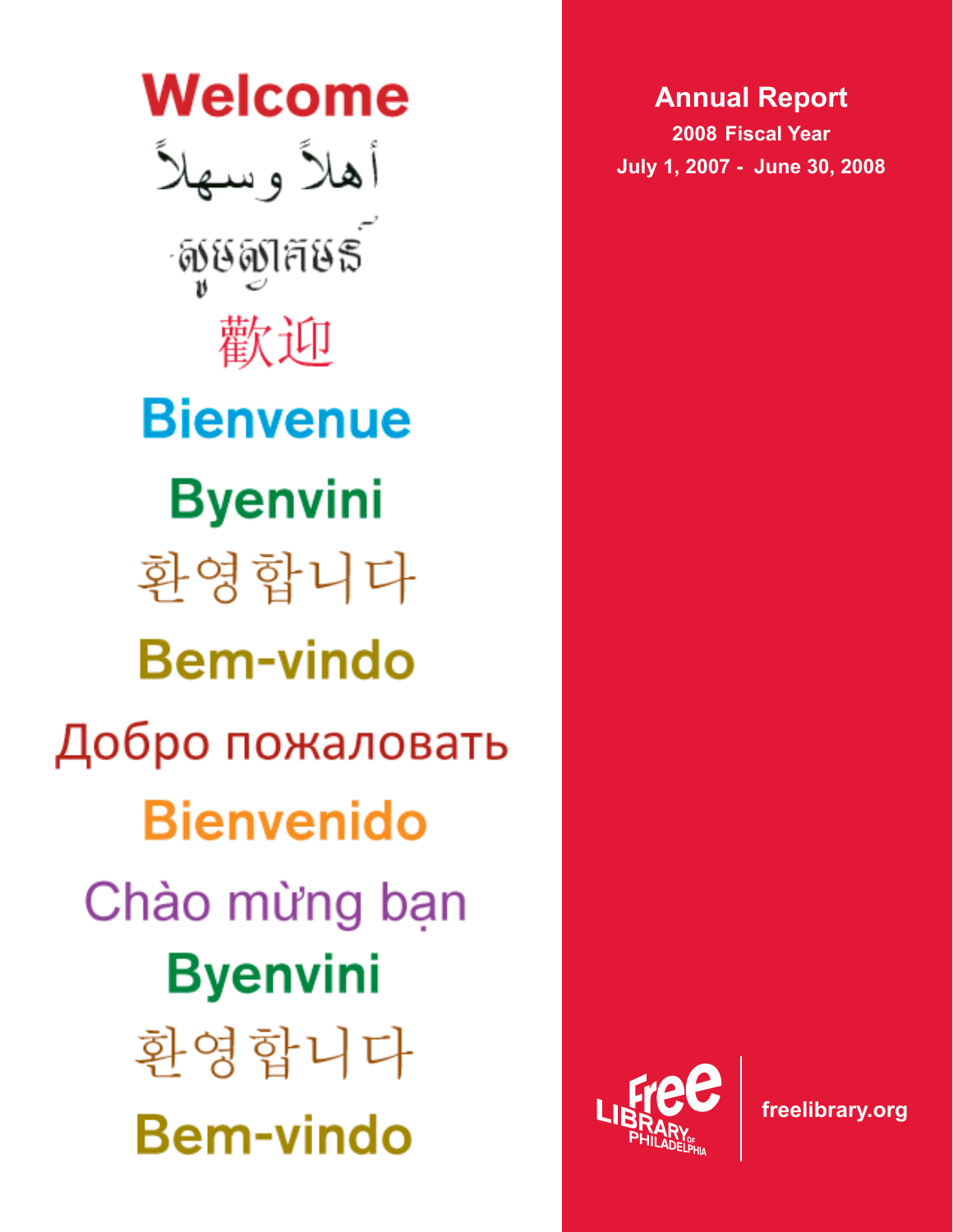# **Contents**



| Who We Are                                 | 2  |
|--------------------------------------------|----|
| <b>Leadership Letter</b>                   | 3  |
| <b>Services</b>                            | 4  |
| In the Branches                            | 7  |
| <b>Volunteers and Friends</b>              | 8  |
| <b>Parkway Central Campaign</b>            | 9  |
| <b>Financial Highlights and Background</b> | 10 |
| <b>Branch Listing</b>                      | 15 |
| <b>Boards and Executive Staff</b>          | 17 |

*List of Donors – on request Please call 215.567.7710 to request a Donor list*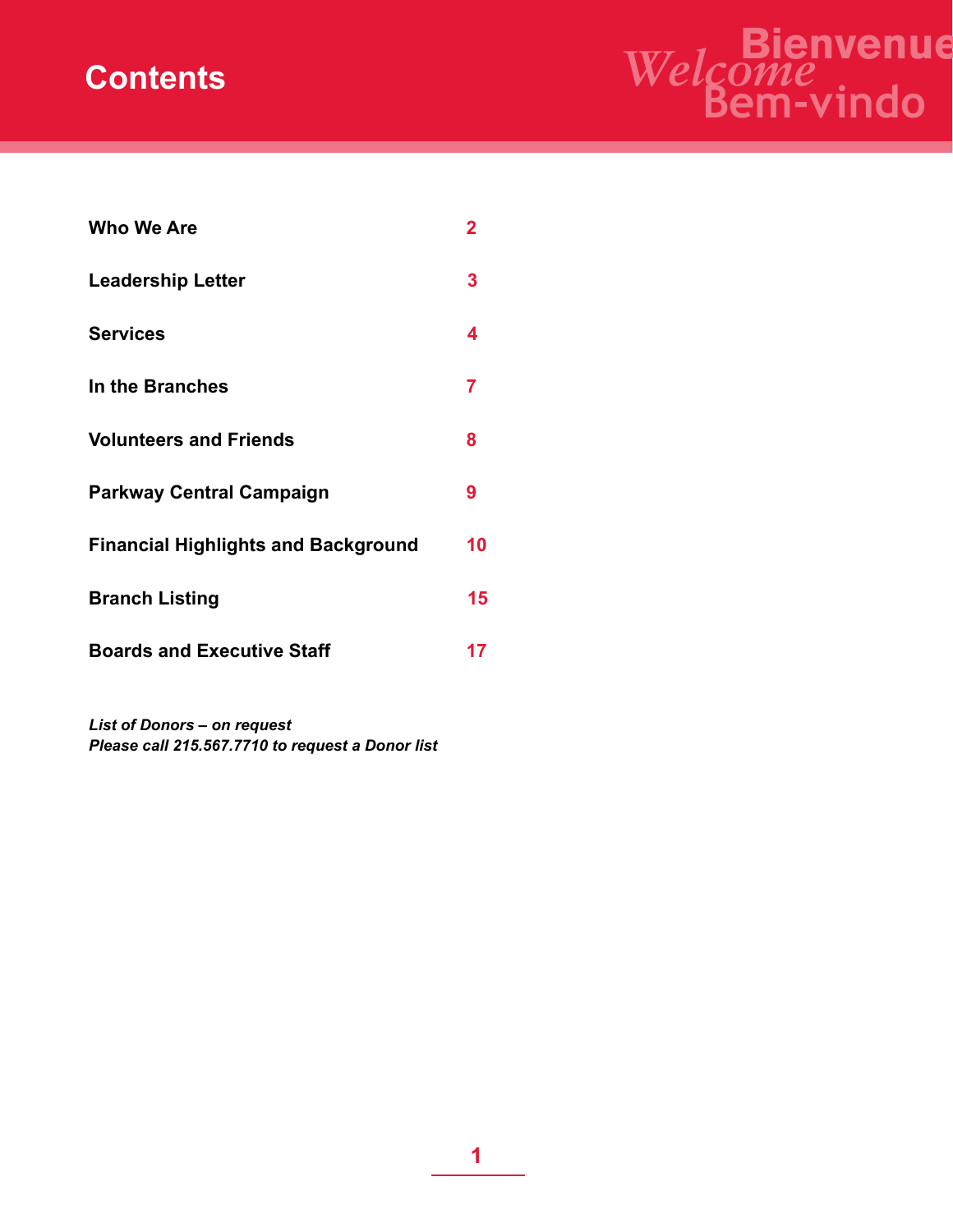# **Who We Are**



# **The Free Library of Philadelphia**

The mission of the Free Library of Philadelphia is to provide to all segments of Philadelphia's diverse population a comprehensive collection of recorded knowledge, ideas, artistic expression, and information in a variety of media, including current technology; to assure ease of access to these materials; and to provide programs to stimulate the awareness and use of these resources. The Free Library will create a welcoming and inspiring environment for learning and will promote individual enlightenment, community enrichment, and economic vitality throughout the region.

# **The Free Library of Philadelphia Foundation**

The mission of the Free Library of Philadelphia Foundation is to develop resources in order to expand, enhance, and support the services, collections, building programs, and other activities of the Free Library of Philadelphia. Through its Board of Directors, the Foundation seeks resources from individuals, corporations, foundations, and other organizations. The Foundation also ensures efficient and appropriate expenditure of funds in keeping with the goals and mission of the Free Library, as well as the expressed wishes of donors.



The Phillie Phanatic reads to young fans during a Summer Reading event. Credit: Savaria Photography Services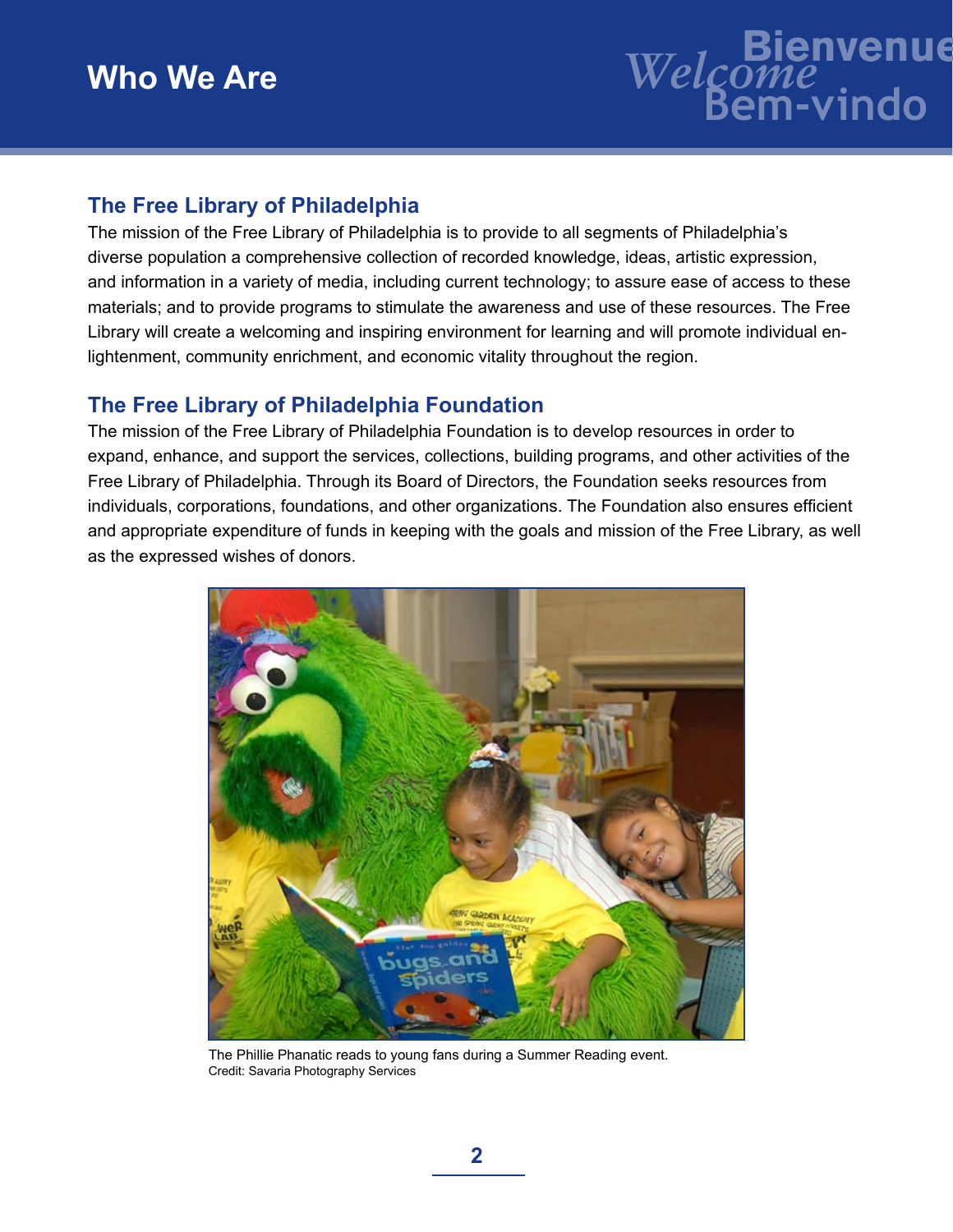

# **A Welcoming Place**

Here at the Free Library of Philadelphia, we are proud to act as a welcoming presence in our community. Once inside our doors, customers are welcome to discover new music, turn the pages of a novel, email a friend in another country, study artistic masterpieces, conduct research for a term paper, and attend lectures led by award-winning authors.

In addition to the books, DVDs, and train staffed, the Free Library offers 21st-century online services. Our website—freelibrary.org—welcomes customers 24 hours a day, seven days a week. With our growing catalog of online resources, Library customers can download audiobooks, movies, music albums, and language-learning tools. Online tutors provide students with after-school homework help, customers with reference questions can chat with a librarian online, and the Library's extraordinary digital collections bring unique and rare collections into homes everywhere.

We are looking forward to continuing to expand our services beyond library walls through new and innovative programs and delivery methods, ensuring that every neighborhood has access to information and resources. The new Parkway Central Library will serve as an incubator for new thought, a place where innovative and responsive services will be created, developed, deployed, and supported throughout the library system.

Library use is near an all-time high; this past year, we welcomed even more Library visits with an increase of 226,141 visits over 2007, to 6,648,998. With the help of a committed volunteer team, the Library ensured every child in the Philadelphia School District received a library card through the Library Card Registration Campaign, which caught the attention of the City Administration and libraries across the country. We also welcomed a new president and director in September 2008, Siobhan A. Reardon, and a new Chairman of the Board of Trustees in June 2008, Robert C. Heim. The high-quality programs and services we provide would not be possible without the dedication and support of the Free Library's customers, donors, volunteers, Friends groups, staff members, the City of Philadelphia, and the Commonwealth of Pennsylvania.

W. Wilson Goode, Sr. Chair, Board of Trustees Free Library of Philadelphia

William R. Sasso Chair, Board of Directors Free Library of Philadelphia Foundation Joseph McPeak Interim President and Director Free Library of Philadelphia

Linda E. Johnson Chief Executive Officer Free Library of Philadelphia Foundation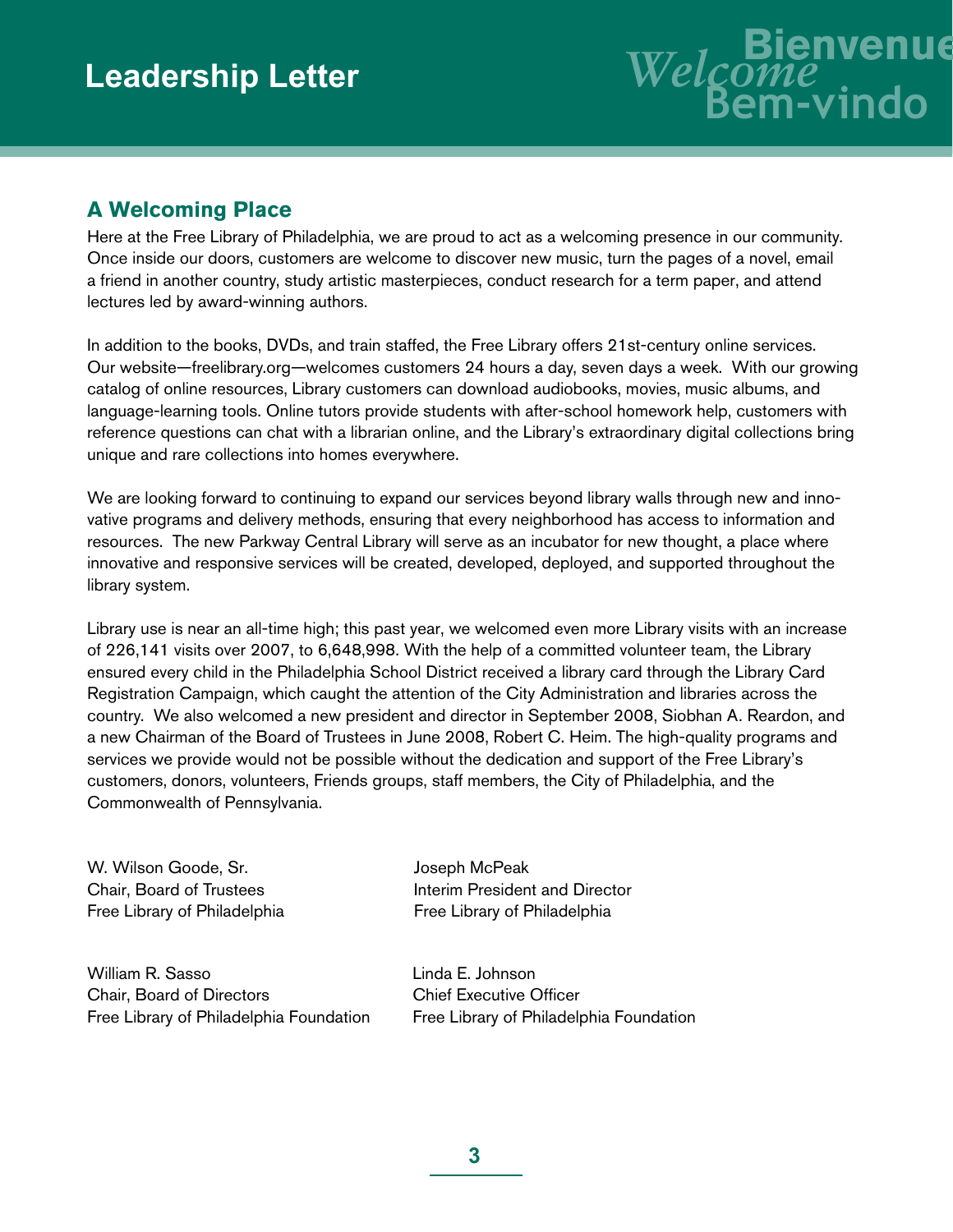# **STATISTICS SNAPSHOT**

| <b>Program Statistics</b>               | FY 2007       | <b>FY 2008</b> |
|-----------------------------------------|---------------|----------------|
| Number of Adult Programs                | 8,633         | 10,521         |
| Attendance at Adult Programs            | 170,852       | 208,793        |
| Number of Children's Programs           | 12,878        | 13,591         |
| Attendance at Children's Programs       | 259,310       | 283,645        |
| <b>LEAP Attendance</b>                  | 284,360       | 277,792        |
| <b>Service Statistics</b>               | <b>FY2007</b> | <b>FY2008</b>  |
| <b>Library Visits</b>                   | 6,422,857     | 6,648,998      |
| <b>Reference Questions Handled</b>      | 3,067,723     | 3,217,169      |
| <b>Registered Borrowers</b>             | 497,427       | 504,561        |
| Materials Borrowed System-Wide          | 6,328,706     | 7,037,694      |
| InterLibrary Loan Requests Processed    | 30,786        | 24,240         |
| <b>Collections Statistics</b>           | <b>FY2007</b> | <b>FY2008</b>  |
| Catalogued Books-Adult                  | 2,326,108     | 2,297,017      |
| Catalogued Books-Juvenile               | 1,128,534     | 1,264,040      |
| <b>Audio Materials</b>                  | 1,114,588     | 1,078,470      |
| <b>Government Documents</b>             | 1,117,308     | 1,115,872      |
| Microforms                              | 1,995,627     | 1,775,985      |
| <b>DVDs</b>                             | 98,160        | 154,241        |
| Journal, Magazine, and Newspaper Titles | 3,077         | 2,874          |

## **English as a Second Language/OUTREACH TO CULTURAL COMMUNITIES**

The Free Library strives to be a welcoming environment to every community member, and over the past few years it has focused on better serving immigrant populations. Many of the Free Library's locations offer English as a Second Language (ESL) classes for non-English speaking members of our community, and the Independence Branch held classes designed to help Chinese-speaking individuals learn to use the computer and surf the internet. This past year, Library staffers developed language training kits, thanks to a generous Library Services and Technology Act (LSTA) grant administered by the Office of Commonwealth Libraries. The kits include a Translation Station—a chart with common phrases in Spanish, Chinese, Russian, Vietnamese, Arabic, Cambodian, Creole, French, Korean, and Portuguese—which are used at every information desk to better communicate with customers and help them find the information they need.

The language kits also include a workbook of language-practicing exercises, a cultural information packet, a language map featuring basic vocabulary, a vocabulary packet consisting of three word lists, an audio CD of pronunciations, and a Translation Station. The kits were incorporated into language and cultural trainings in which Free Library staff members participated. Signs with the word "Welcome" in each language are also displayed throughout the Library.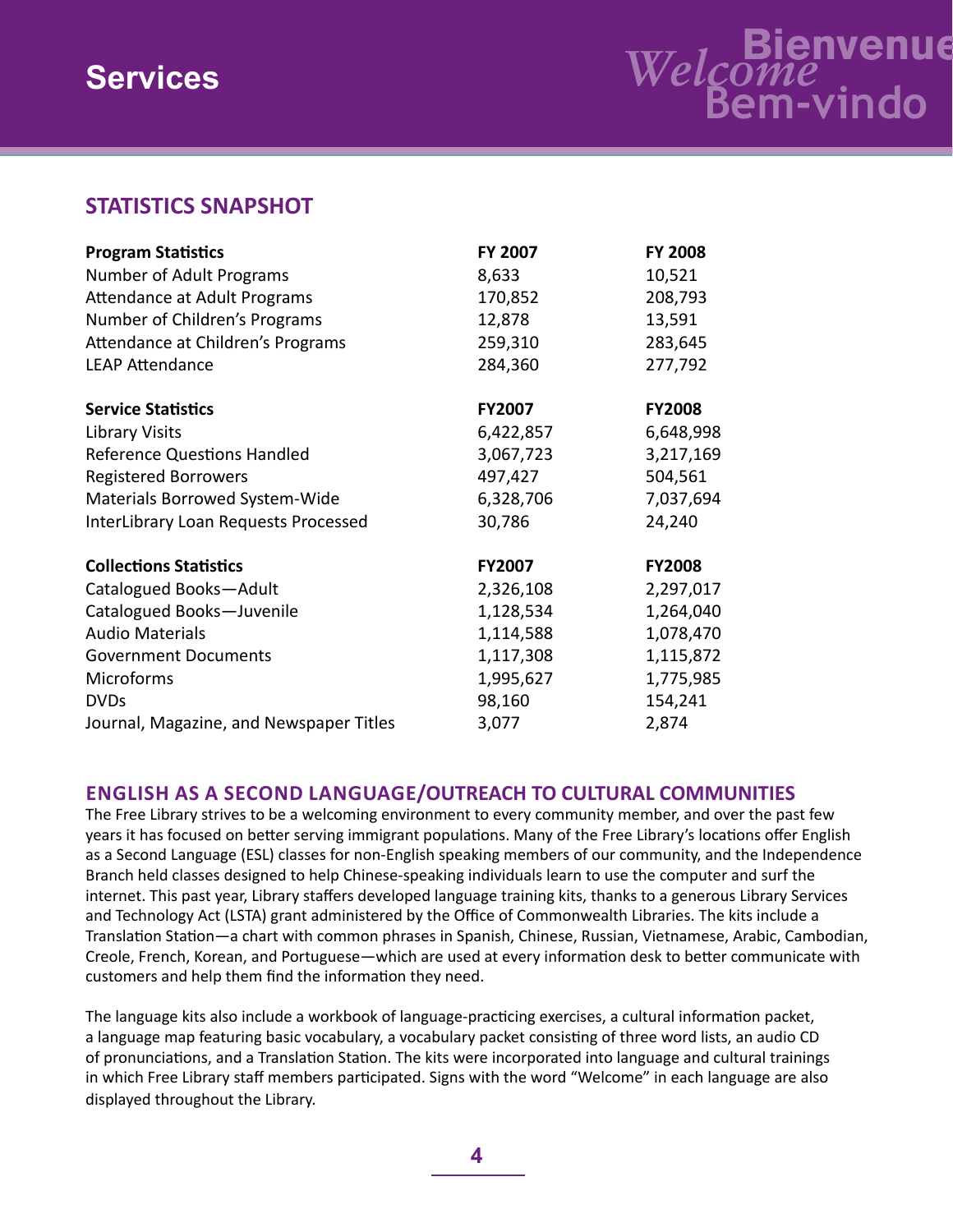#### **LIBRARY FOR THE BLIND AND PHYSICALLY HANDICAPPED**

The Free Library provides service to individuals with visual, physical, and reading disabilities in the eastern half of Pennsylvania, West Virginia, and Delaware, through its Library for the Blind and Physically Handicapped (LBPH). In collaboration with authors and publishers, LBPH is able to offer materials recorded on cassettes and produced in Braille. Registered borrowers can check out a wide variety of books and magazines for adults and children, as well as the necessary playback machines. The Library also loans large-print books and descriptive videos and offers on-site assistive devices such as a closed circuit television monitor for enlarged print reading, a Braille printer, talking computers with refreshable Braille and large print screen displays, and a print scanner with synthesized speech output.

Additionally, nine libraries offer Access Technology Workstations, which enable people with visual impairments and other special needs to access our print collections, online resources, and the internet through use of print magnifiers, screen reading software, large screen monitors, scanners, and Braille displays and printers.

# **PROGRAMS**

#### **BOOKS ALOUD!**

**Books Aloud!** provided 2,746 daycare providers, preschool teachers, and parents and guardians of preschool children training for reading aloud to young children. Books Aloud! continued its partnership with the Philadelphia Junior League and highlighted an array of topics, including nature, family, music, and conflict resolution during a selection of 137 workshops. A new pilot program with the Philadelphia Housing Authority (PHA)—funded through a grant from the Claneil Foundation—focused on outreach to four PHA sites.

#### **LEAP**

**LEAP**, the Free Library's after-school program, continued to serve thousands of children and teens every weekday afternoon from September through June. In addition to homework assistance, LEAP offers computer literacy training, library skills workshops, and multicultural enrichment activities for students in grades 1 through 12.

#### **YOUTH EMPOWERMENT SUMMIT**

In May, 325 teens gathered for the annual **Youth Empowerment Summit** at Parkway Central Library. Each year, the Summit provides Philadelphia youth from around the city with the opportunity to come together, discuss, and learn new skills, explore educational and career opportunities, attend interactive workshops, and listen to speakers on issues that are important to them. Twenty information fair exhibitors—almost double last year's number—participated in the Summit, which followed a theme of *It's Our Time to Shine*. Participants received a goodie bag featuring a t-shirt and copies of *Mama's Girl* by Veronica Chambers and *Incognegro* by Mat Johnson, both speakers at the event.

#### **FIELD FAMILY TEEN AUTHOR SERIES**

The sixth annual **Field Family Teen Author Series**, which creates special opportunities for teens to meet authors, drew 2,835 participants to 16 events. Thirteen authors visited this year, including Chinua Achebe, Robin Brande, Michael Eric Dyson, and *One Book, One Philadelphia*'s teen pick—Mawi Asgedom.

#### **AUTHOR EVENTS**

Through our popular author programs, 58,545 Philadelphians heard 234 authors discuss their work. The year's lineup was quite impressive—Parkway Central hosted acclaimed authors such as Dave Eggers, Tobias Wolff, Joe Biden, Ann Patchett, Nobel Prize-winner Muhammad Yunus, Salman Rushdie, Lewis Black, Madeleine Albright, and James Frey.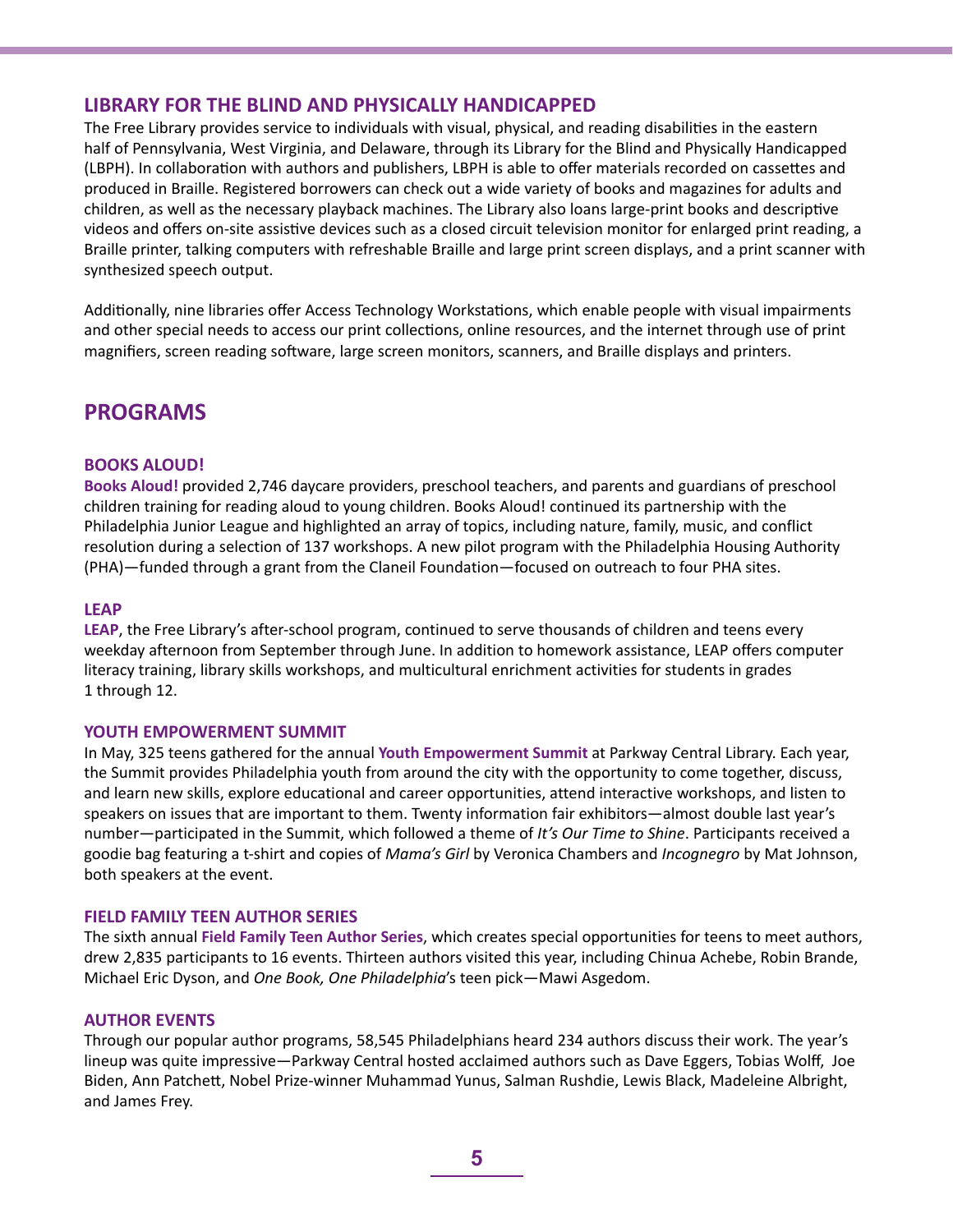#### *ONE BOOK, ONE PHILADELPHIA*

Philadelphians turned the pages of Dave Eggers' *What is the What* for *One Book, One Philadelphia*, a city-wide program that also includes teen and children selections. The youngest audiences read Mary Williams' *Brothers in Hope,* and teenagers read *Of Beetles and Angels: A Boy's Remarkable Journey from a Refugee Camp to Harvard* by Mawi Asgedom. More than 10,000 individuals participated in the program, which ran from January 8 to March 20. The program boasted 550 community partners, 13 sponsors, two media partners, 180 programs, and more than 100 volunteers. The Free Library was generously supported by Independence Blue Cross, the lead sponsor of *One Book, One Philadelphia* for the sixth consecutive year.

#### *ONE FILM*

The Free Library of Philadelphia partnered with Archie's Circle for the first time to develop *One Film*, a new initiative focusing on film education, critical thinking, and visual literacy. *One Film* works in partnership with *One Book, One Philadelphia* and adds a film component by encouraging Philadelphians to watch, study, and discuss a single film. The 2008 *One Film* program featured Steven Spielberg's *Empire of the Sun* and ran from February 21 to March 6. More than 100 individual and corporate sponsors, 20 community partners, and 50 volunteers got involved with the 25 programs that were offered at Free Library locations, as well as at movie theaters, universities, and cultural organizations.

#### **SUMMER READING PROGRAM**

More than 66,000 Philadelphia bookworms—a 16 percent increase over last year—participated in this year's **Summer Reading Program**. *Catch the Reading Bug* drew 53,440 children for insect-themed arts and crafts events, science demonstrations, film screenings, and storytelling. Likewise, 10,244 teens participated in *Metamorphosis @ Your Library*. Young readers received prizes such as tickets to catch Phillies games, as well as bowling and museum passes. Adults jumped into great reads this summer, too—3,299 joined the Summer Reading Program—double the number of last year! By participating in Summer Reading Online, kids, teens, and adults submitted reviews in order to enter the weekly online prize raffle.

#### **PHILADELPHIA BOOK FESTIVAL**

Approximately 27,000 booklovers gathered for the second year in a row to celebrate the **Philadelphia Book Festival**, a weekend-long fest that featured 97 events, programs, and performances. Eight musical acts performed on the Toyota Music Stage and approximately 100 authors visited, including Barbara Walters, who was interviewed about her memoir, *Audition*, on the Citi Main Stage by 6abc's Tamala Edwards. Kids and teens packed the first-ever Gaming Gallery and plugged into Dance Dance Revolution, Guitar Hero, and Wii Tennis, while Sesame Place's Elmo and Abby Cadabby took to the Target Children's Stage.



A sell-out crowd attends the 2008 *One Book, One Philadelphia* kickoff event, featuring author Dave Eggers. Credit: Kristian Summerer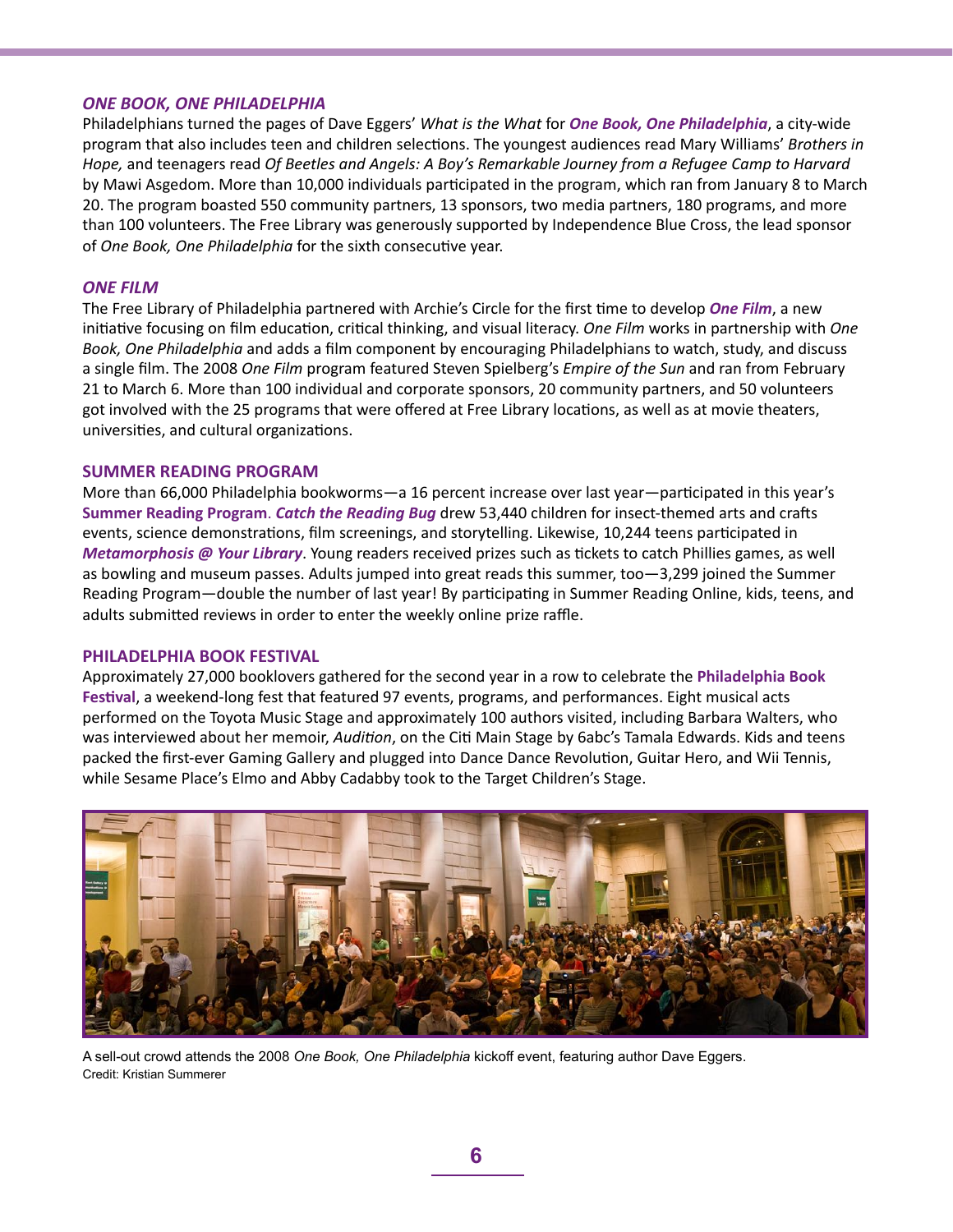# **In the Branches**



**By hosting great events, Free Library branches encourage first-time visitors to become life-long Library users. Here are some notable programs from this year:**

Members of the **Lovett Memorial Branch's** Chess Club walked away with top prizes from a chess tournament hosted by After School Activities Partnerships' Philadelphia Youth Chess Challenge. A 7 year-old member of the Chess Club was among the youngest players in the tournament and earned a Gold Medal.

**Torresdale Branch** hosted its annual summer reading kickoff—Read, Eat, and Bowl—at Thunderbird Bowling Center. All 178 kids who signed up for summer reading on June 16, 2008 received a free bowling game and lunch.

At **McPherson Square Branch**, teens learned how to find clues at crime scenes during a presentation from the Philadelphia Police CSI Unit.

During *Catch the Reading Bug!* at **Kensington Branch**, kids participated in hands on activities during Wagner Free Institute of Science programs. Using putty and Play-Doh, children recreated artifacts such as shark teeth, starfish, sponges, seashells, crab shells, and more.



Two young girls study their artwork at Independence Branch. Credit: Kelly & Massa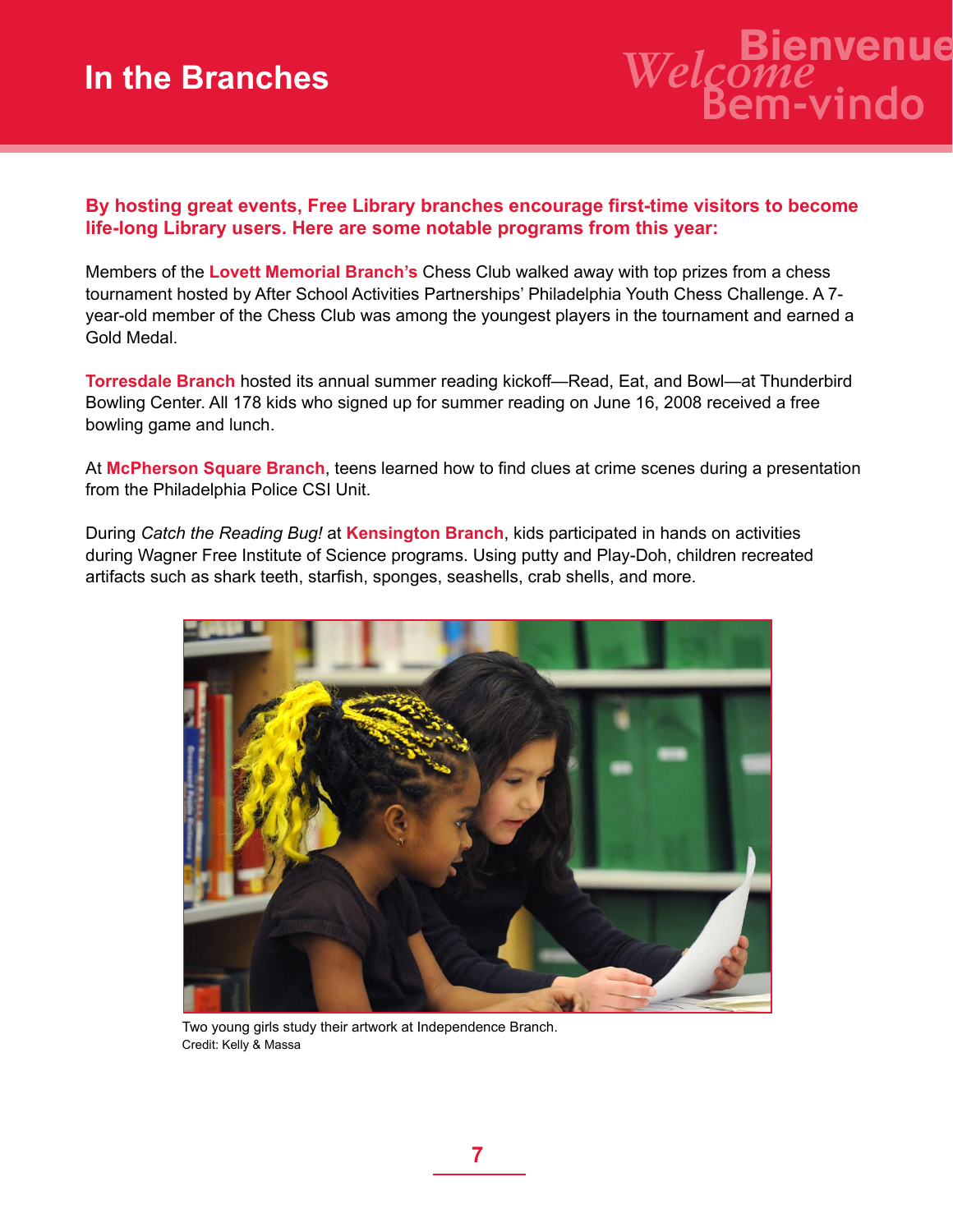# **Volunteers and Friends**

# **Bienvenue** *Welcome* **Bem-vindo**

# **Volunteers**

The Free Library is extremely grateful for its team of hardworking volunteers and the impressive number of hours they contribute each year in support of the Library's mission. This past year, 2,049 volunteers donated 104,040 hours of their time to:

- assist with special events such as Philly Plays Scrabble and the Philadelphia Book Festival, which succeeded in part due to the 1,141 hours worked by 176 volunteers
- • operate the Free Library's Books To Go program out of Parkway Central
- join the Library Card Registration Campaign-165 volunteers devoted 2,273 hours to ensure every child in the Philadelphia School District received a library card
- help patrons in all departments of Parkway Central and branch locations
- • staff the free and ticketed author events
- shelve and repair books and other Library items

This year, the Volunteer Services Program concluded its volunteer management IMPACT grant administered by the National Human Services Assembly. The grant afforded the Library Volunteer Service Department the opportunity to create a regional volunteer management resource center, publish a Volunteer Management manual, and upgrade the program's website.

| <b>Volunteer Statistics</b> | 2007   | 2008    |
|-----------------------------|--------|---------|
| Volunteers                  | 2,130  | 2,049   |
| <b>Volunteer Hours</b>      | 94,865 | 104,040 |

# **Friends of the Free Library**

The Friends of the Free Library of Philadelphia is a group committed to supporting the mission of the Free Library. Through 47 affiliate neighborhood groups, they promote cooperation and communication between Philadelphia's communities and the Free Library, while advocating for Library services for all. In the coming year, the Friends look forward to opening new Friends groups for the Richmond, McPherson Square, and Lillian Marrero branches.

## **Highlights**

- Fox Chase Friends group celebrated its 20<sup>th</sup> anniversary.
- Kensington Friends was awarded a grant from Mural Arts for a new mural and signage.
- Blanche A. Nixon Branch Friends received a new garden through volunteer support and plant donations from the Urban Tree Connection.
- • Friends of Bushrod received a Pennsylvania Department of Community and Economic Development grant for books, collection materials, equipment, and programmatic activities.
- The Friends of the Library for the Blind and Physically Handicapped joined their Pittsburgh counterparts and briefed the Secretary of Education and key legislators in Harrisburg on the services that these two state libraries offer to children, adults, and returning veterans with reading impairments and other disabilities. After learning about the services, the State Assembly awarded the two libraries a modest increase in funding after seven years of flat support.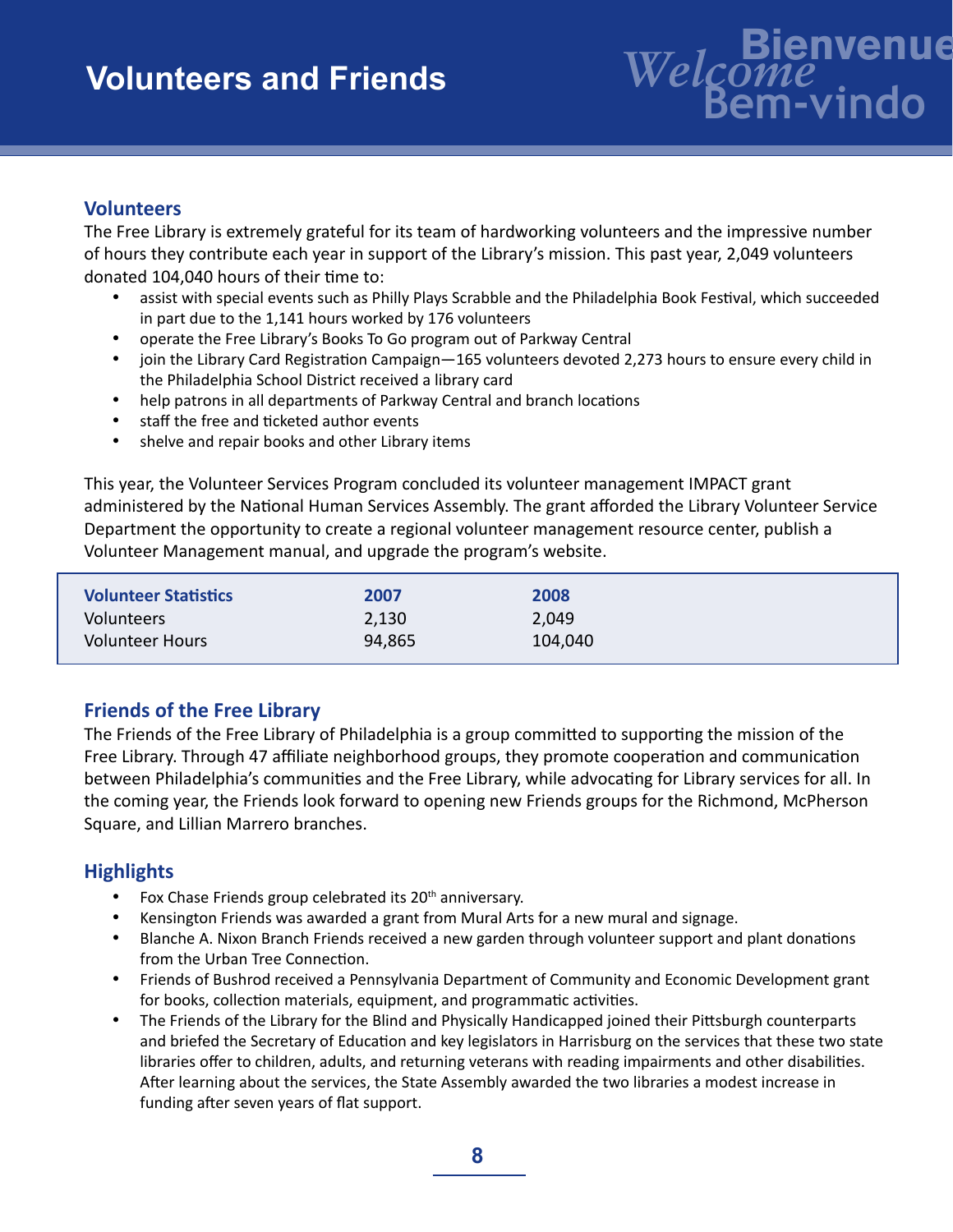#### **Green Roof Demonstration Project**

The Parkway Central Library recently installed a green roof demonstration project, which represents the first green roof on a city-owned building in Philadelphia. The project consists of vegetation that aids in waterproofing, insulation, and drainage. Atop the historic Beaux-Arts building, the green roof encompasses both the east and west sides of the terrace facing Logan Square, and the east side of the green roof is open to the public and features a walkway through plantings. Moshe Safdie and Associates, the internationally acclaimed architectural firm behind the Parkway Central Library's expansion project, designed the green roof.

With more than 1 million visitors each year, the Parkway Central Library is in a unique position to showcase the benefits of incorporating sustainability in building practices. The Library's commitment to incorporating sustainable practices into the expansion complements Mayor Michael Nutter's goal of making Philadelphia one of the greenest cities in the country. Donors included H.F. (Gerry) Lenfest, the PA Department of Conservation and Natural Resources, PECO, and Quita Horan.

#### **Parkway Central Project**

The Parkway Central Library campaign reached an important milestone this spring when it surpassed the \$100 million mark. While groundbreaking for the project—originally planned for December 2008 has been postponed due to the local and national economic crisis, efforts continue to renovate and expand the hub of the Library system, the 82 -year-old Beaux-Arts building on the Benjamin Franklin Parkway.

In addition to the green roof demonstration project, the Library also received funding from the State's Keystone Parks and Recreation grant program to replace the two main elevators, which frequently break down, disrupting service and stranding visitors. The project is expected to begin in February 2009 and be completed by early summer. Additional plans for Parkway Central include a new space for older adults, designed to inform decisions about how to best serve this growing and diverse population in the new addition.



**Bienvenue** *Welcome* **Bem-vindo**

The east side of the Parkway Central Library green roof demonstration project. Credit: Shannon Grotzinger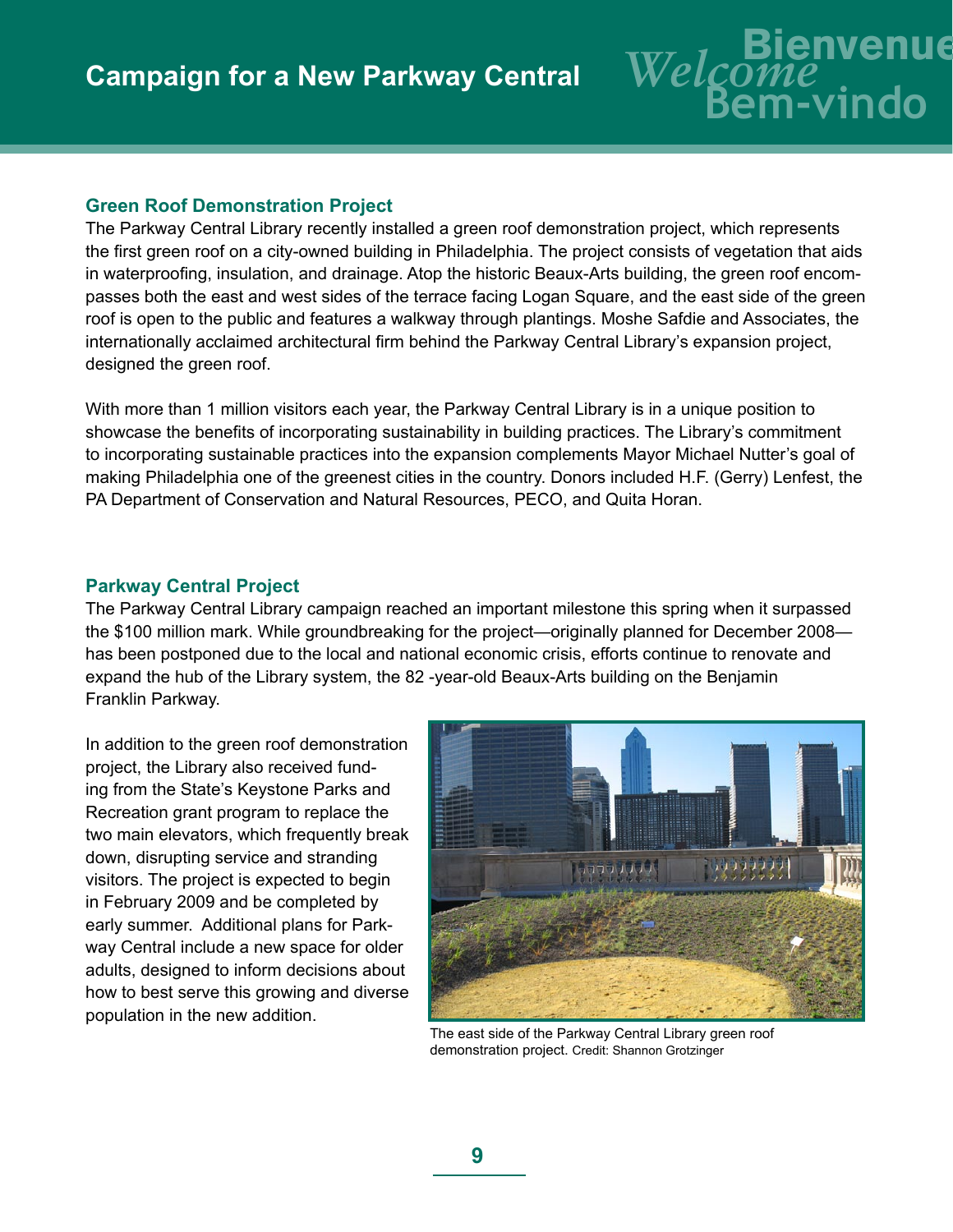# **Financial Highlights and Background**



# **Financial Highlights**

| <b>Free Library of Philadelphia</b>      |
|------------------------------------------|
| Fiscal Year July 1, 2007 - June 30, 2008 |

| <b>Operating Support and Revenue*</b>         |              |
|-----------------------------------------------|--------------|
| <b>City General Fund</b>                      | \$40,648,065 |
| <b>State Grant Funds</b>                      | \$14,537,970 |
| Total support and revenue                     | \$55,186,035 |
| <b>Operating expenses</b>                     |              |
| Salaries and benefits                         | \$38,965,668 |
| Library collections and materials             | \$9,873,527  |
| Facility leases, furnishings, and maintenance | \$2,404,240  |
| Technology purchases and support              | \$1,284,004  |
| Training and other professional services      | \$1,690,032  |
| Office supplies, postage, and printing        | \$333,199    |
| Other expenses                                | \$635,365    |
|                                               | \$55,186,035 |

\*Revenues may include encumbrances and/or appropriations from prior fiscal years, using the modified accrual and cash basis of accounting permitted by municipal accounting standards.

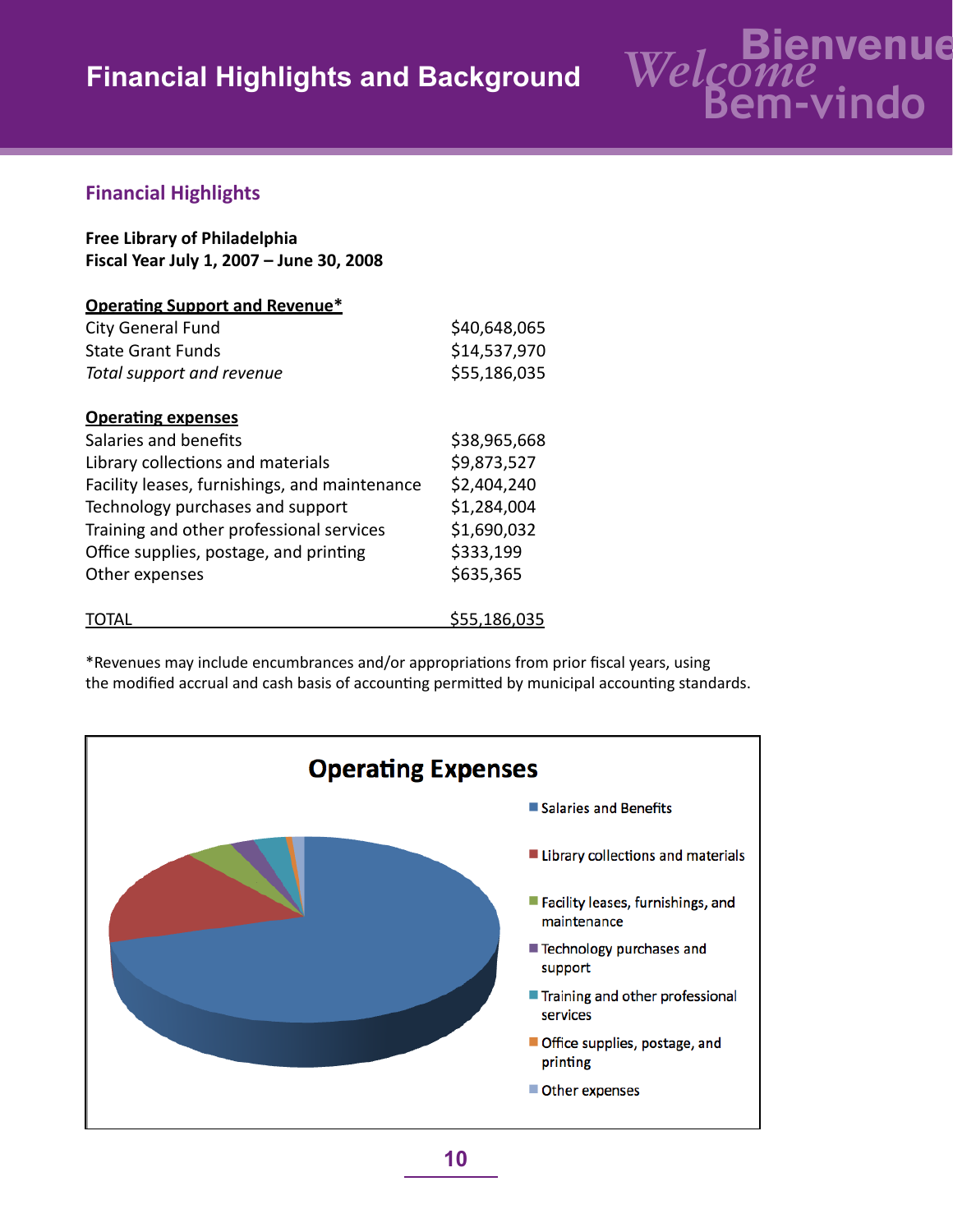# **Free Library of Philadelphia Foundation Statement of Activities for the Year Ended June 30, 2008**

|                                                                          | Unrestricted | Temporarily<br>Restricted | Permanently<br>Restricted | Totals            |
|--------------------------------------------------------------------------|--------------|---------------------------|---------------------------|-------------------|
| <b>Operating Support and Revenue:</b><br>Grants and contributions        | \$1,172,517  | \$1,707,514               | ----                      | \$2,880,031       |
| Federal and state grants and city capital appropriations                 | 26,621       | 5,193,060                 | ----                      | 5,219,321         |
| Contributions - Parkway Central Campaign                                 | ----         | 3,292,722                 | ----                      | 3,292,722         |
| Fees and library services                                                | 366,693      | 49,145                    | ----                      | 415,838           |
| Fines and lost books                                                     | 283,269      | ----                      | ----                      | 283,269           |
| Sale of books and publications                                           | 23,336       | ----                      | ----                      | 23,336            |
| Other income                                                             | 342,527      | ----                      | ----                      | 342,527           |
| Dividend and interest income                                             | 177,361      | ----                      | ----                      | 177,361           |
| Long-term investment return designated for operations                    | 299,168      | 837,313                   | ----                      | 1,136,481         |
| Net assets released from restriction                                     | 11,692,727   | (11,692,727)              | ----                      | ----              |
| <b>Total operating support and revenue</b>                               | 14,383,859   | (612, 973)                |                           | 13,770,886        |
| <b>Operating Expenses:</b><br><b>Program Services</b><br>Public programs | 7,814,299    | $---$                     | $---$                     | 7,814,299         |
|                                                                          |              |                           |                           |                   |
| Collection and preservation                                              | 158,197      | ----                      | ----                      | 158,197           |
| Technology                                                               | 307,601      | ----                      | ----                      | 307,601           |
| <b>Facilities Renovation</b>                                             | 47,481       | ----                      |                           | 47,481            |
| Parkway Central Library capital renovation project                       | 3,869,235    | ----                      |                           | 3,869,235         |
| Total program services                                                   | 12.196.813   |                           |                           | 12.196.813        |
| <b>Supporting Services</b><br>Administration                             | 786,008      |                           |                           | 786,008           |
| Fundraising                                                              | 962,315      |                           |                           | 962,315           |
| <b>Total supporting services</b>                                         | 1,748,323    |                           |                           | 1,748,323         |
| <b>Total operating expenses</b>                                          | 13,945,136   |                           |                           | <u>13,945,136</u> |
| Change in net assets from operations                                     | 438,723      | (612, 973)                |                           | (174, 250)        |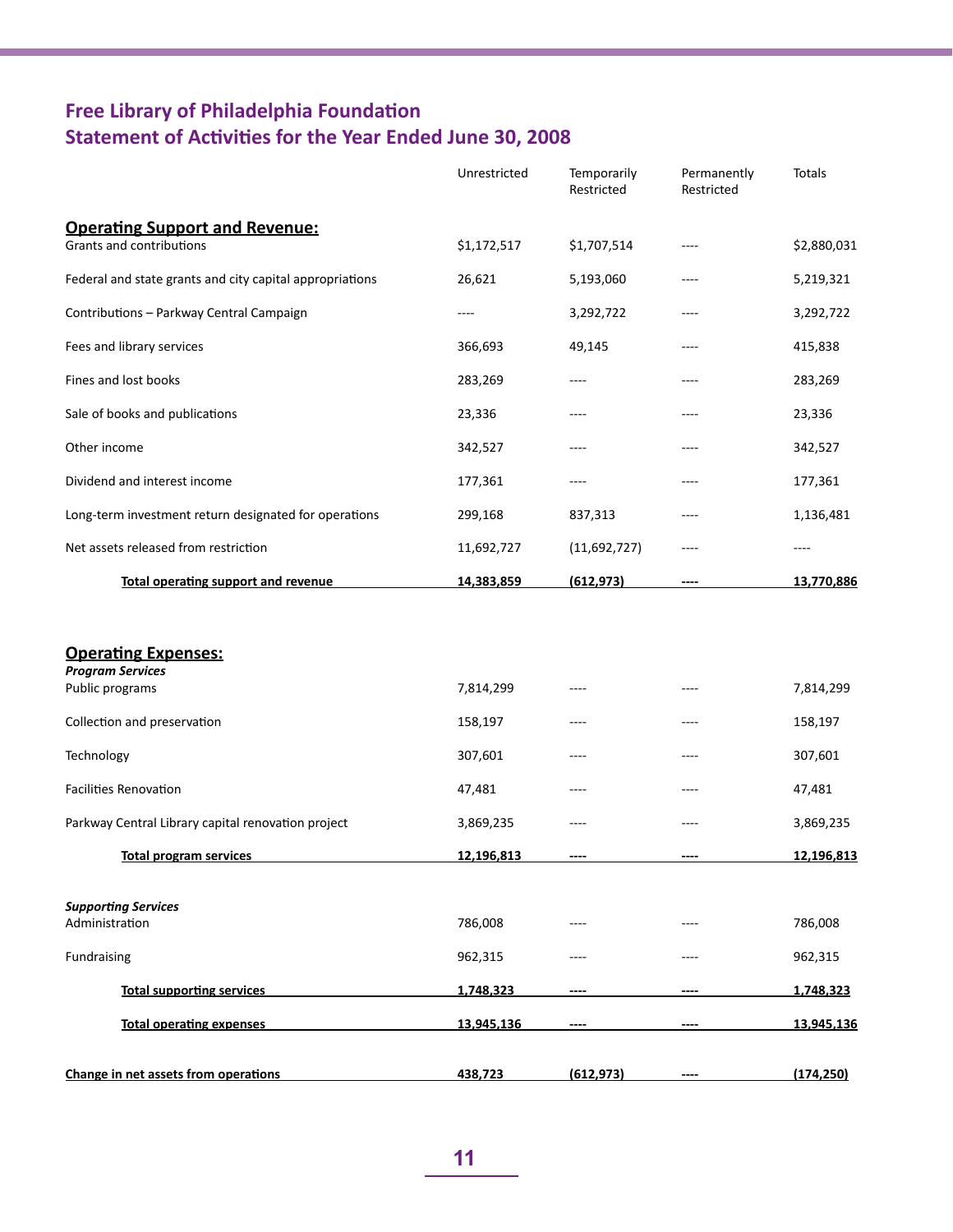| <b>Non-Operating Support and Gains (Loss):</b>       |              |                           |                           |               |
|------------------------------------------------------|--------------|---------------------------|---------------------------|---------------|
| Grants and contributions to endowment                | Unrestricted | Temporarily<br>Restricted | Permanently<br>Restricted | <b>Totals</b> |
|                                                      | 1,623        | 151,739                   | 62,404                    | 215,766       |
| Long-term investment return in excess of (less than) |              |                           |                           |               |
| return designated for operations                     | (908, 712)   | (2,619,848)               |                           | (3,528,560)   |
| <b>Total non-operating support and gains (loss)</b>  | (907.089)    | (2.468.109)               | 62.404                    | (3,312,794)   |
|                                                      |              |                           |                           |               |
| TOTAL CHANGE IN NET ASSETS                           | (468, 366)   | (3,081,082)               | 62,404                    | (3,487,044)   |
| <b>NET ASSETS - BEGINNING OF YEAR</b>                | 7.248.613    | 35,043,329                | 9,288,814                 | 51,580,756    |
| <b>NET ASSETS - END OF YEAR</b>                      | 6.780.247    | 31.962.247                | 9.351.218                 | 48.093.712    |

# **Free Library of Philadelphia Foundation Statement of Financial Position**

|                                                         | June 30, 2008 | June 30, 2007 |
|---------------------------------------------------------|---------------|---------------|
| <b>ASSETS:</b>                                          |               |               |
| Cash and Cash Equivalents                               | 12,266,978    | 15,779,966    |
| Grants and Contributions Receivable, Net                | 11,183,839    | 10,234,807    |
| Fines and Other Receivables                             | 972,610       | 1,303,979     |
| <b>Prepaid Expenses</b>                                 | 31,521        | 36,334        |
| Furniture and Equipment, Net                            | ----          | 11,316        |
| Investments                                             |               |               |
| Long-term Investments                                   | 24,515,435    | 25,020,851    |
| Beneficial Interest in Life Insurance                   | 22,690        | 21,244        |
| <b>Executive Retirement Plan Trust</b>                  | 183,562       | 188,329       |
| <b>TOTAL ASSETS</b>                                     | 49,176,635    | 52,596,826    |
| <b>LIABILITIES:</b>                                     |               |               |
| Accounts Payable and Accrued Expenses                   | 749,351       | 696,655       |
| Accrued Payroll and Related Liabilities                 | 150,010       | 131,086       |
| <b>Obligation Under Deferred Compensation Agreement</b> | 183,562       | 188,329       |
| <b>Total Liabilities</b>                                | 1,082,923     | 1,016,070     |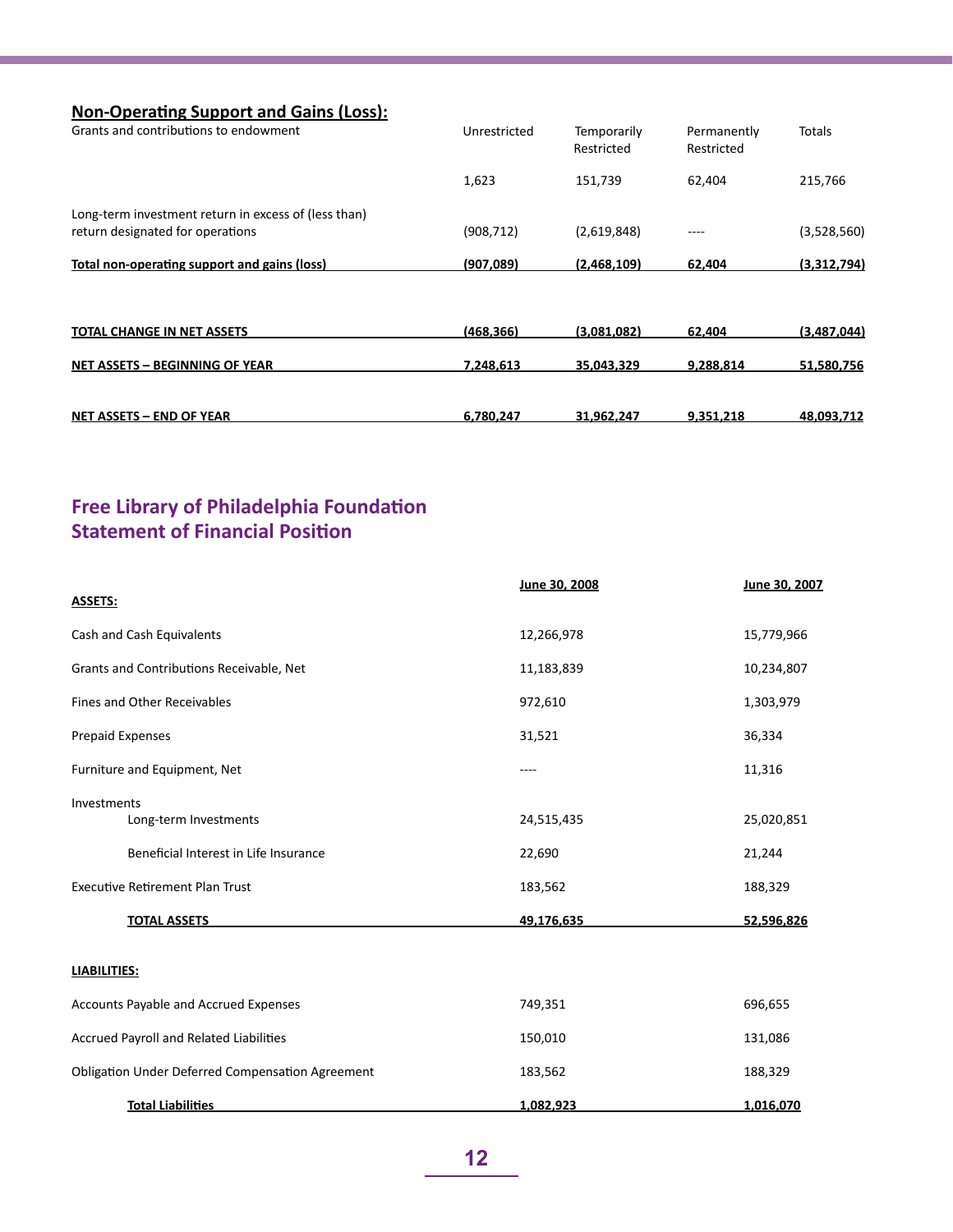| <b>NET ASSETS:</b>                     | June 30, 2008 | June 30, 2007 |
|----------------------------------------|---------------|---------------|
| Unrestricted                           |               |               |
| Undesignated                           | 5,286,111     | 5,800,056     |
| Board Designated for Specific Purposes | 1,494,136     | 1,448,557     |
| <b>Total Unrestricted</b>              | 6,780,247     | 7,248,613     |
| <b>Temporarily Restricted</b>          | 31,962,247    | 35,043,329    |
| <b>Permanently Restricted</b>          | 9,351,218     | 9,288,814     |
| <b>Total Net Assets</b>                | 48,093,712    | 51,580,756    |
| TOTAL LIABILITIES AND NET ASSETS       | 49,176,635    | 52,596,826    |

#### **BACKGROUND**

#### **Background**

The Free Library of Philadelphia Foundation (the Foundation) functions primarily to secure federal, state, city, and private grants and contributions to expend those funds on various library programs.

#### **Agreement with Board of Trustees of the Free Library of Philadelphia**

The Foundation entered into an agreement dated June 19, 1984, with the Board of Trustees of the Free Library of Philadelphia, an independent board of the City of Philadelphia (City or City Library) responsible for securing and expending City appropriations. Under this agreement, the Board of Trustees of the Free Library of Philadelphia maintains care and custody of the collections of the Foundation and makes all necessary operational decisions as to the management of the libraries and the collections of the Foundation. These financial statements reflect only the assets, liabilities, net assets, and changes in net assets of the Foundation and, accordingly, do not include any amount applicable to the financial position or changes in net assets of the City Library.

#### **Summary of Significant Accounting Policies**

#### **Basis of Accounting**

The financial statements of the Foundation have been prepared on the accrual basis of accounting in accordance with accounting principles generally accepted in the United States of America and reflects all significant receivables, payables, and other liabilities.

#### **Basis of Presentation**

The Foundation reports information regarding its financial position and activities according to three classes of net assets: unrestricted net assets, temporarily restricted net assets, and permanently restricted net assets. *Unrestricted net assets* are not subject to donor-imposed stipulations. The Board of Directors may elect to designate such assets for specific purposes or to have them function as endowment. This designation may be removed at the Board's discretion. *Temporarily restricted net assets* are subject to donor-imposed stipulations that will be met either by actions of the Foundation or by the passage of time. *Permanently restricted net assets* are subject to donor-imposed stipulations that require that they be maintained permanently.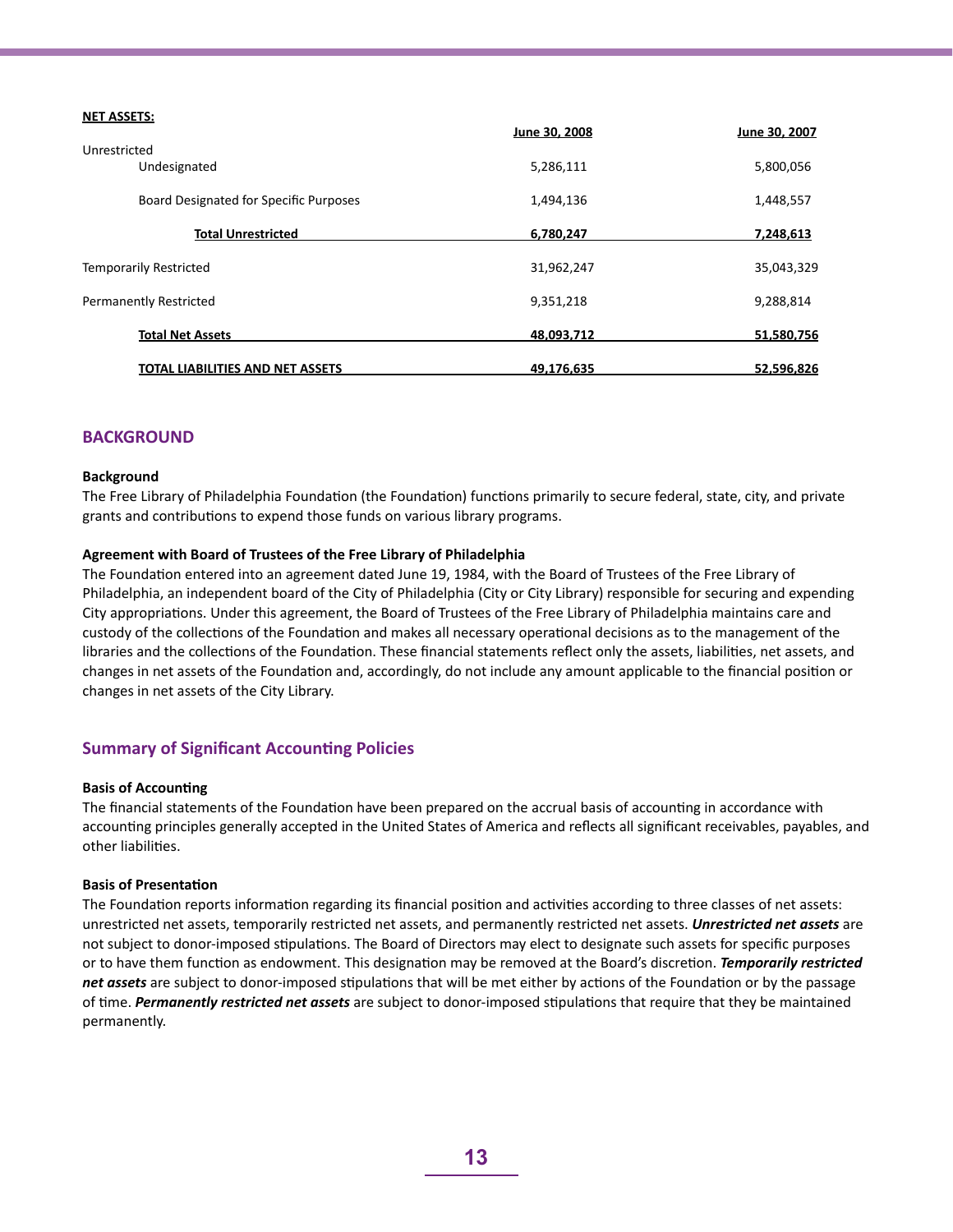The Statement of Activities distinguishes changes in net assets from operations from other changes in net assets. Operating activity includes revenues and other support, including investment income generated from short-term investments, as well as long-term investment income designated for operations, and all expenses that are available to provide program services and support the administrative functions of the Foundation. Other charges in net assets include permanently restricted contributions and contributions designated for other purposes by the Board, as well as long-term investment income in excess of (or less than) the Foundation's designated spending rate.

Revenue is reported as increases in unrestricted net assets unless use of the related assets is limited by donor-imposed restrictions. Expenses are reported as decreases in unrestricted net assets. Gains and losses on assets or liabilities are reported as increases or decreases in unrestricted net assets unless their use is restricted by explicit donor stipulation or by law. Expirations of temporary restrictions on net assets are reported as net assets released from restrictions.

#### **Parkway Central Library Project**

In fiscal year 2003, the Foundation began a major capital contribution campaign for the purpose of expanding and renovating the Parkway Central Library. The ultimate goal of the campaign is to raise approximately \$175,000,000 which includes \$10,000,000 to establish programming endowment. This project will be funded by a public-private capital campaign following the model of the Changing Lives capital campaign that resulted in the renovation of the branch libraries.

During the fiscal year 2008, the Foundation recorded \$3,292,722 in contributions related to the Parkway Central Library Capital Renovation Project (the Project). Included in grants and contributions receivable (net of discounts and allowances) at June 30, 2008 is \$9,191,897 related to the Project. Expenses incurred in connection with the Project during the fiscal year 2008 were \$3,869,235, including fund raising costs of \$1,035,295.

In December 2004, City Council of the City of Philadelphia approved an ordinance authorizing the City to issue up to \$30 million in bonds. Certain conditions must be met before \$20 million of the funds are released to the Foundation for the construction of the project.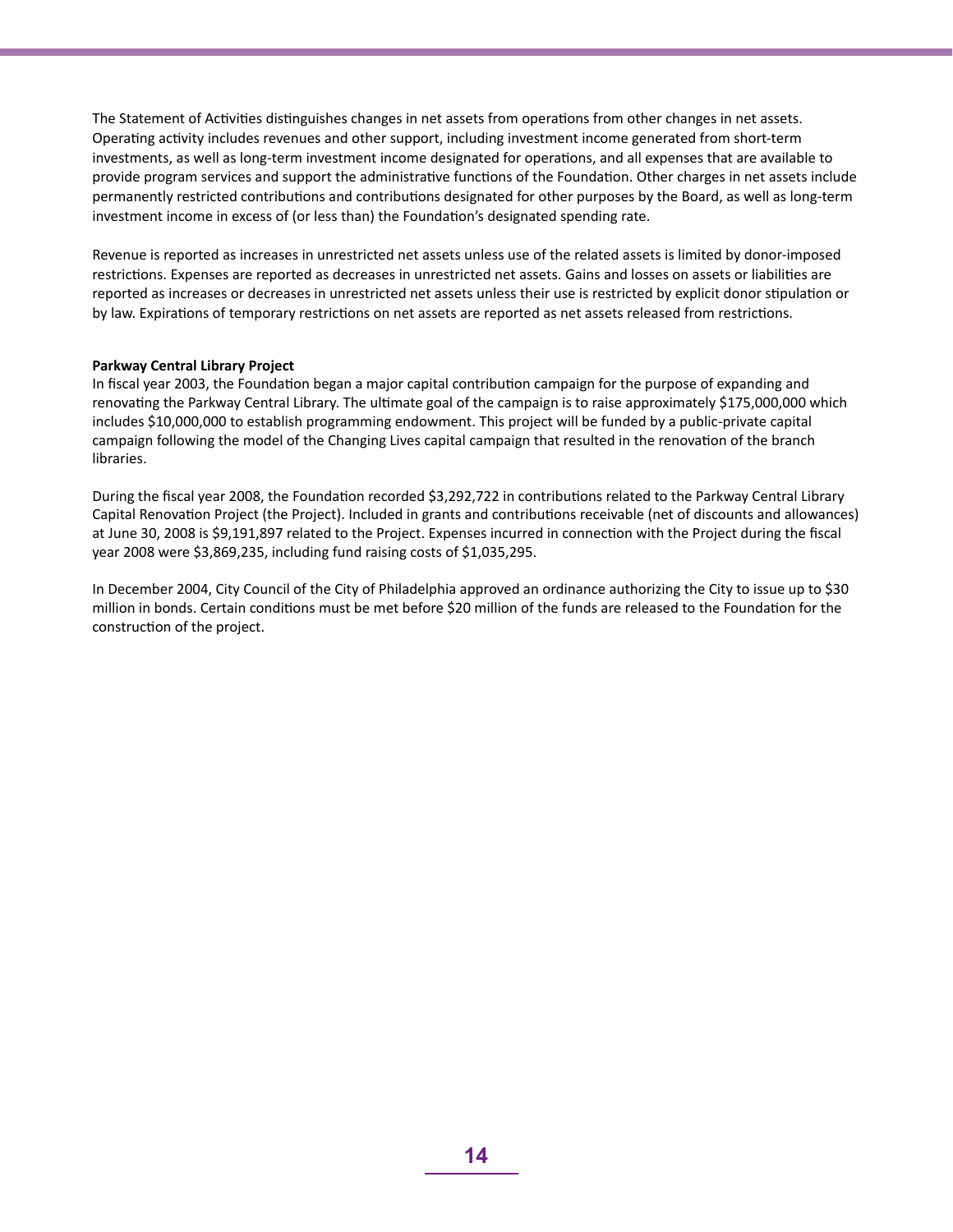# **Branch Listing**

# **Bienvenue** *Welcome* **Bem-vindo**

# **Center City**

Parkway Central 1901 Vine St. 215-686-5322

Independence 18 S. Seventh St. 215-685-1633

Library for the Blind & Physically Handicapped 919 Walnut St. 215-683-3213

Philadelphia City Institute 1905 Locust St. 215-685-6621

# **North**

Cecil B. Moore Avenue 2320 Cecil B. Moore Ave. 215-685-2766

Fishtown Community 1217 E. Montgomery Ave. 215-685-9990

Kensington 104 W. Dauphin St. 215-685-9995

Lillian Marrero 601 W. Lehigh Ave. 215-685-9794

McPherson Square 601 E. Indiana Ave. 215-685-9790

Nicetown-Tioga 3720 N. Broad St. 215-685-9790

Richmond 2987 Almond St. 215-685-9992

Ramonita de Rodriguez 600 W. Girard Ave. 215-686-1768

Widener 2808 W. Lehigh Ave. 215-685-9799

# **Northeast**

Bushrod 6304 Castor Ave. 215-685-1471

**Bustleton** 10199 Bustleton Ave. 215-685-0472

Fox Chase 501 Rhawn St. 215-685-0547

**Frankford** 4634 Frankford Ave. 215-685-1473

**Holmesburg** 810 Frankford Ave. 215-685-8756

Katharine Drexel 11099 Knights Road 215-685-9383

Lawncrest 6098 Rising Sun Ave. 215-685-0549

Northeast Regional 2228 Cottman Ave. 215-685-0522

Tacony 6742 Torresdale Ave. 215-685-8755

**Torresdale** 3079 Holmes Ave. 215-685-0494

Welsh Road 9233 Roosevelt Blvd. 215-685-0498

Wyoming 231 E. Wyoming Ave. 215-685-9158

## **Northwest**

Andorra 705 E. Cathedral Rd. 215-685-2552

Chestnut Hill 8711 Germantown Ave. 215-248-0977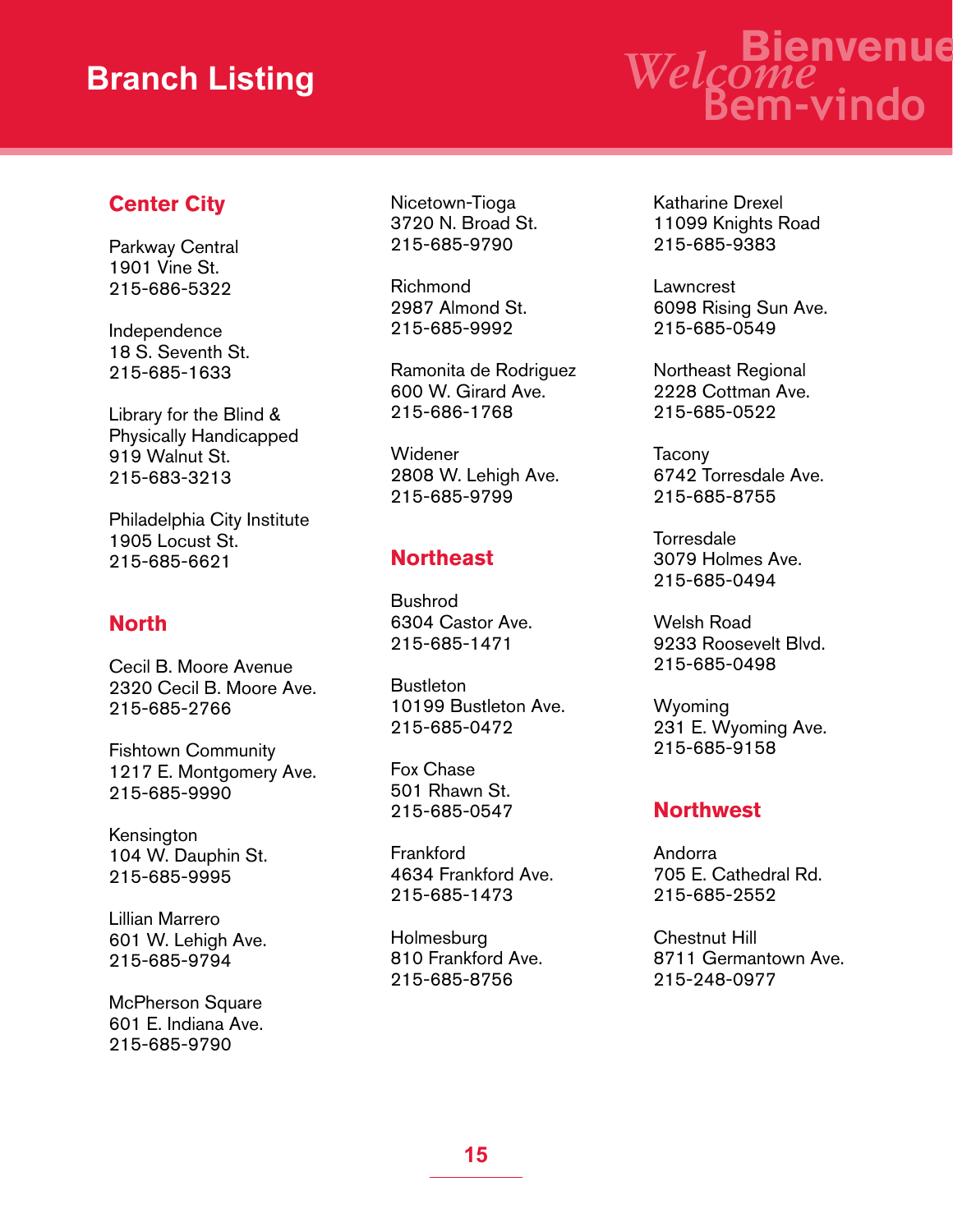David Cohen Ogontz 6017 Ogontz Ave. 215-685-3566

Falls of Schuylkill 3501 Midvale Ave. 215-685-2093

Greater Olney 5501 N. Fifth St. 215-685-2846

Logan 1333 Wagner Ave. 215-685-9156

Joseph E. Coleman Northwest Regional 68. W. Chelten Ave. 215-685-2150

Lovett Memorial 6945 Germantown Ave. 215-685-2095

Oak Lane 6614 N. 12th St. 215-685-2848

Roxborough 6245 Ridge Ave. 215-685-2550

**Wadsworth** 1500 Wadsworth Ave. 215-685-9293

West Oak Lane 2000 Washington Lane. 215-685-2843

## **South**

Charles Santore 932 S. Seventh St. 215-686-1766

Fumo Family 2437 S. Broad St. 215-685-1758

Queen Memorial 1201 S. 23rd St. 215-685-1899

South Philadelphia 1700 S. Broad St. 215-685-1866

Thomas F. Donatucci, Sr. 1935 Shunk St. 215-685-1755

Whitman 200 Snyder Ave. 215-685-1754

#### **West**

Blanche A. Nixon/Cobbs Creek 5800 Cobbs Creek Pkwy. 215-685-1973

Charles L. Durham 3320 Haverford Ave. 215-685-7436

**Eastwick** 2851 Island Ave. 215-685-4170

**Haddington** 446 N. 65th St. 215-685-1970

**Haverford** 5543 Haverford Ave. 215-685-1964

Kingsessing 1201 S. 51st St. 215-685-2690

Lucien E. Blackwell West Philadelphia Regional 125 S. 52nd St. 215-685-7424

Overbrook Park 7422 Haverford Ave. 215-685-0182

**Paschalville** 6942 Woodland Ave. 215-685-2662

Walnut St. West 201 S. 40th St. 215-685-7671

**Wynnefield** 5325 Overbrook Ave. 215-685-0298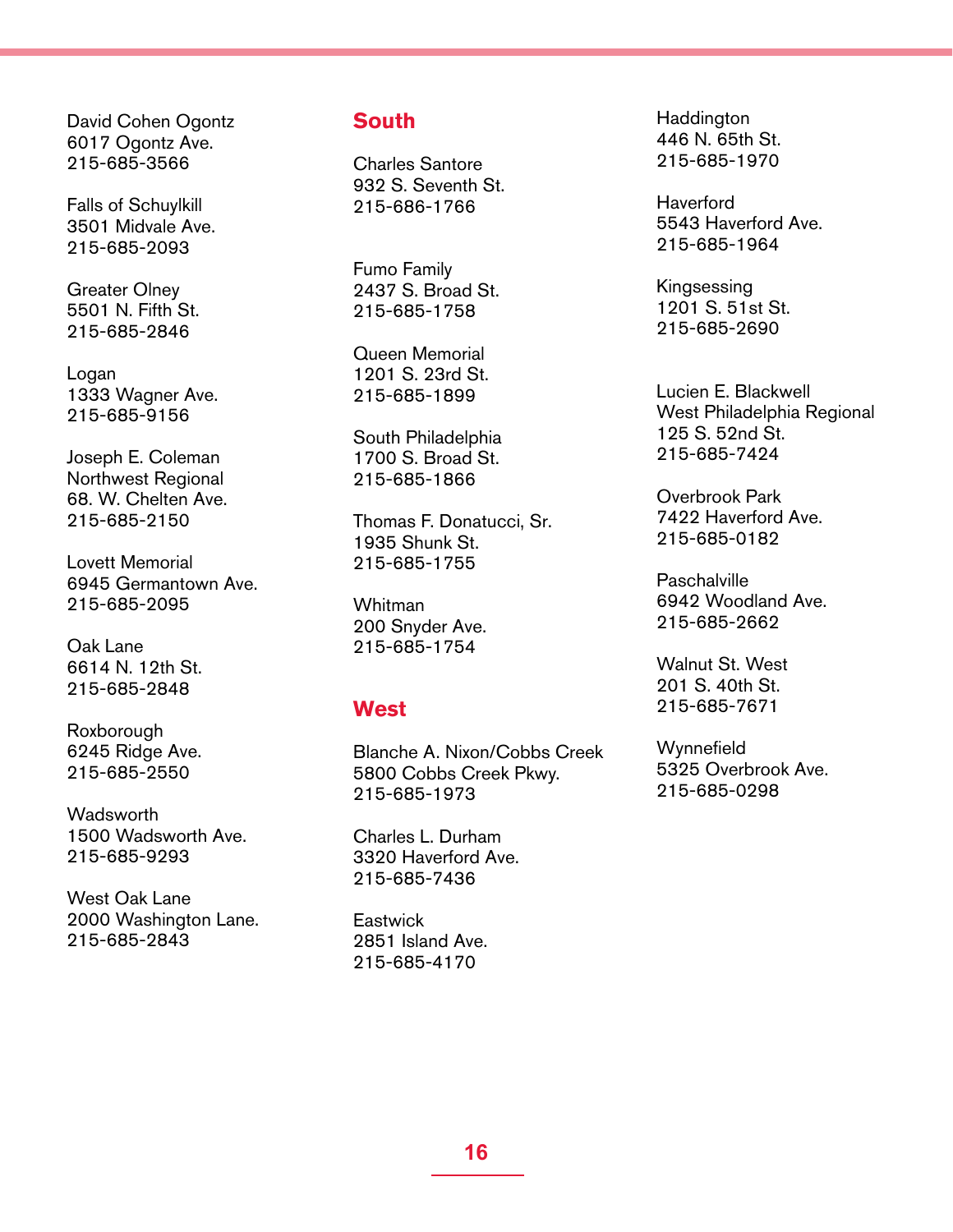# **Boards and Executive Staff**

# **Bienvenue** *Welcome* **Bem-vindo**

#### **Free Library of Philadelphia Board of Trustees July 1, 2007 – June 30, 2008**

## **Officers**

W. Wilson Goode, Sr., Chair Robert Heim, Vice Chair Sherry Swirsky, Vice Chair William R. Sasso, Vice Chair, Ex-Officio Teresa M. Sarmina, Secretary Phyllis W. Beck, Treasurer Sara S. Moran, Assistant Secretary Joseph McPeak, Assistant Treasurer

#### **Members**

Jacqueline Barnett; Darwin R. Beauvais; Phyllis W. Beck; Peter A. Benoliel; Roland K. Bullard, II; Girard S. Clothier; Rachel Cohen; Patricia A. Coulter; Stephen M. Curtis; Pamela Dembe; Abbe Fletman; W. Wilson Goode, Sr.; Robert Heim; Herman Mattleman; Noel Mayo; Stephanie Naidoff; Teresa M. Sarmina; William R. Sasso; Craig Snyderman; Sherry Swirsky; Shelly Yanoff

## **Emeriti**

Gloria Twine Chisum Armand Della Porta John A. Philbrick, III Jerome J. Shestack

## **Ex-Officio**

Victor N. Richard, III Joshua Baer